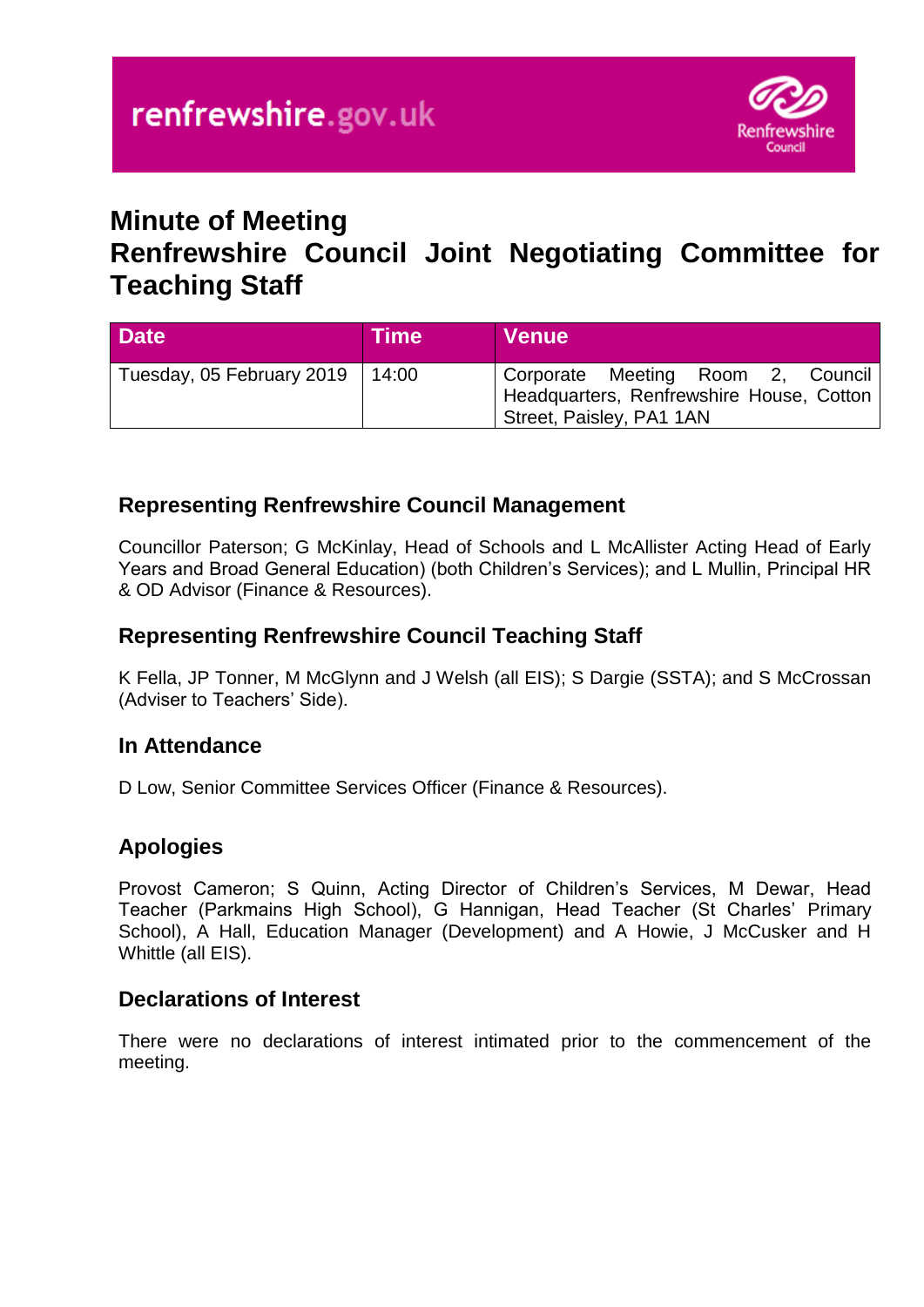# **1 Appointment of Chairperson for the Meeting**

In accordance with the terms of the local recognition and procedure agreement, which stated that the Chair of the Committee should alternate between the two sides comprising the Renfrewshire Council Joint Negotiating Committee for Teaching Staff, it was agreed that Councillor Paterson would chair this meeting of the Renfrewshire Council Joint Negotiating Committee for Teaching Staff.

**DECIDED:** That Councillor Paterson chair this meeting of the Renfrewshire Council Joint Negotiating Committee for Teaching Staff.

## **2 Minute of Previous Meeting**

There was submitted the Minute of meeting held on 13 November 2018.

**DECIDED:** That the Minute be approved.

## **3 Review of Policy Guidelines for Monitoring and Evaluating the Learning and Teaching Experience (MELE)**

The Joint Secretary (Management Side) advised that an updated version of the report should have been submitted for circulation reflecting that it was a report by the two Joint Secretaries.

The report intimated that Monitoring and Evaluating the Learning and Teaching Experience (MELE) policy guidelines, first introduced in 2005, had been reviewed between September and December by a working group comprising teaching staff, promoted teaching staff and peripatetic teaching staff from across primary and secondary sectors and teacher union representatives. The reviewed guidance, Sharing Good Practice through the Evaluation of Learning Experiences was attached as Appendix 1 to the report and it replaced the existing MELE policy guidelines. The supporting documentation was attached as Appendix 2 to the report.

#### **DECIDED:**

(a) That the revised guidance and associated support materials in appendices 1 and 2 to the report be approved; and

(b) That the revised guidance and associated support materials be issued to all Head Teachers and applied consistently across Renfrewshire.

# **4 Class Sizes in Primary School**

There was submitted a report by the Joint Secretary (Management Side) relative to the class size in Renfrewshire's primary schools.

The report, which had been approved by the meeting of the Education & Children's Services Policy Board held on 17 January 2019, intimated that the Council operated a model where the maximum class size in Primary 2 was 25 compared to the statutory limit of 30. However, this maximum class size could be challenged as a result of the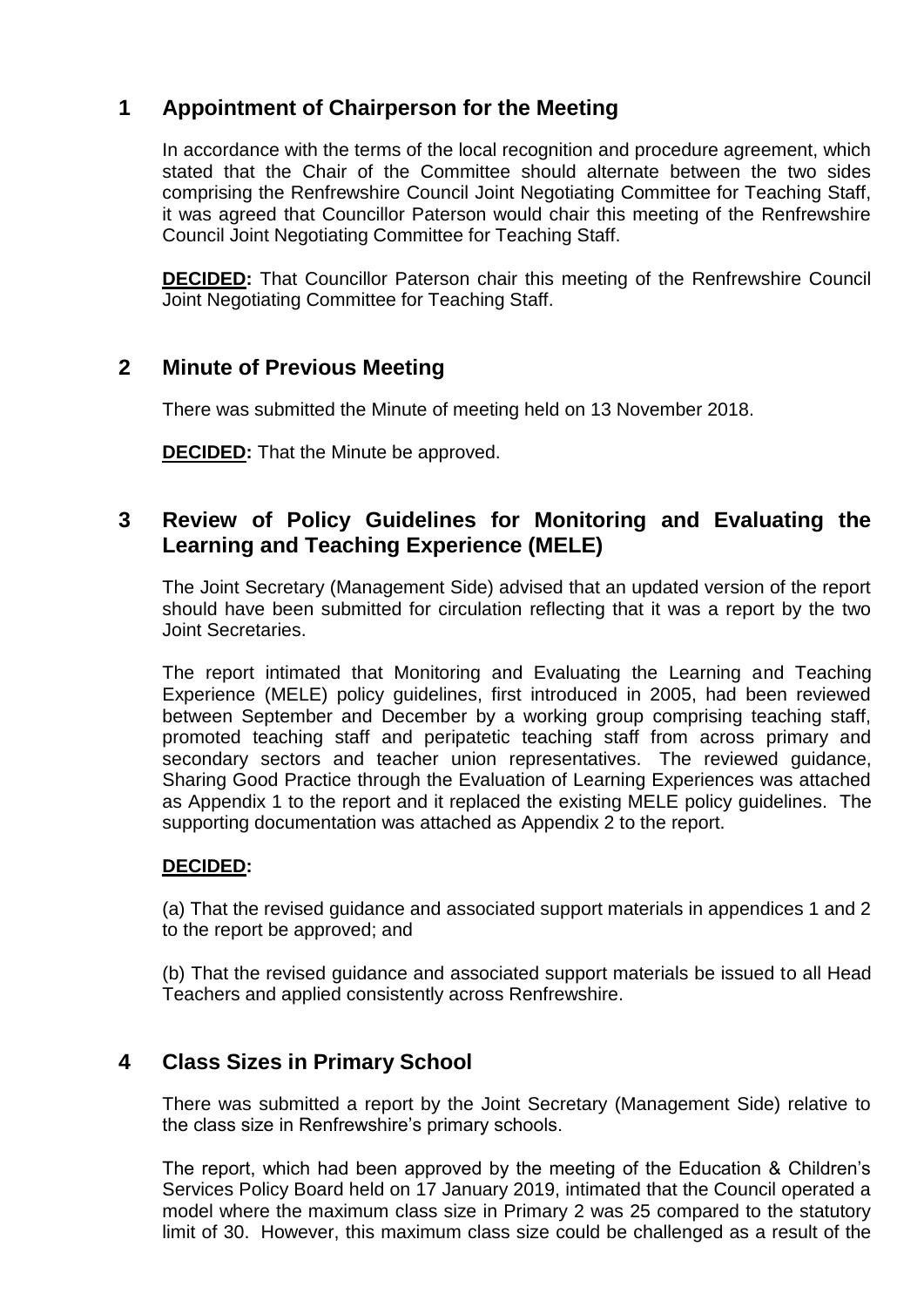level set down by statute. The report proposed that, as a result of these challenges, the local arrangement be replaced with those set out in national regulations. Changes would come into effect in August 2019 thus ensuring that all current classes were unaffected.

The Joint Secretary (Teachers' Side), while recognising the difficulties faced by the Council in implementing the existing model, expressed concern that this would result in an increase in early years class sizes.

**DECIDED:** That the report be noted.

#### **5 Value Education, Value Teachers Questionnaire**

There was submitted a report by the Joint Secretary (Teachers' Side) relative to the outcome of a questionnaire which had been issued by the EIS to its members, seeking theirs views on a range of issues affecting their working conditions.

The report intimated that workload, Additional Support Needs provision and behaviour and discipline were the most pressing issues raised by the more than 12,000 respondents.

The Joint Secretary (Management Side) advised that he would continue to work in partnership to address issues such as those raised by the EIS members.

#### **DECIDED:**

(a) That the survey be noted; and

(b) That it be noted that the Management and Teachers' Sides would continue to work in partnership to address the particular issues raised in the survey.

#### **6 Assessment Moderation**

There was submitted a report by the Joint Secretary (Teachers' Side) relative to the assessment moderation exercise to be conducted across all Renfrewshire primary schools and involving all primary school teaching staff.

The report intimated that, while not objecting to the principles of moderation underpinning the exercise, the teachers' side had concerns relative to the workload intensive nature of the exercise, its timing in the school year and the use of a teacher identification code on the template.

The Acting Head of Early Years and Broad General Education advised that she had met with the Joint Secretary (Teachers' Side) and it had been agreed that clarification would be provided at the next primary schools' head teachers' meeting that the teacher identification code section on the template need not be completed although it was recognised that some teachers would wish to be identified to allow them to receive feedback.

**DECIDED:** That the position be noted.